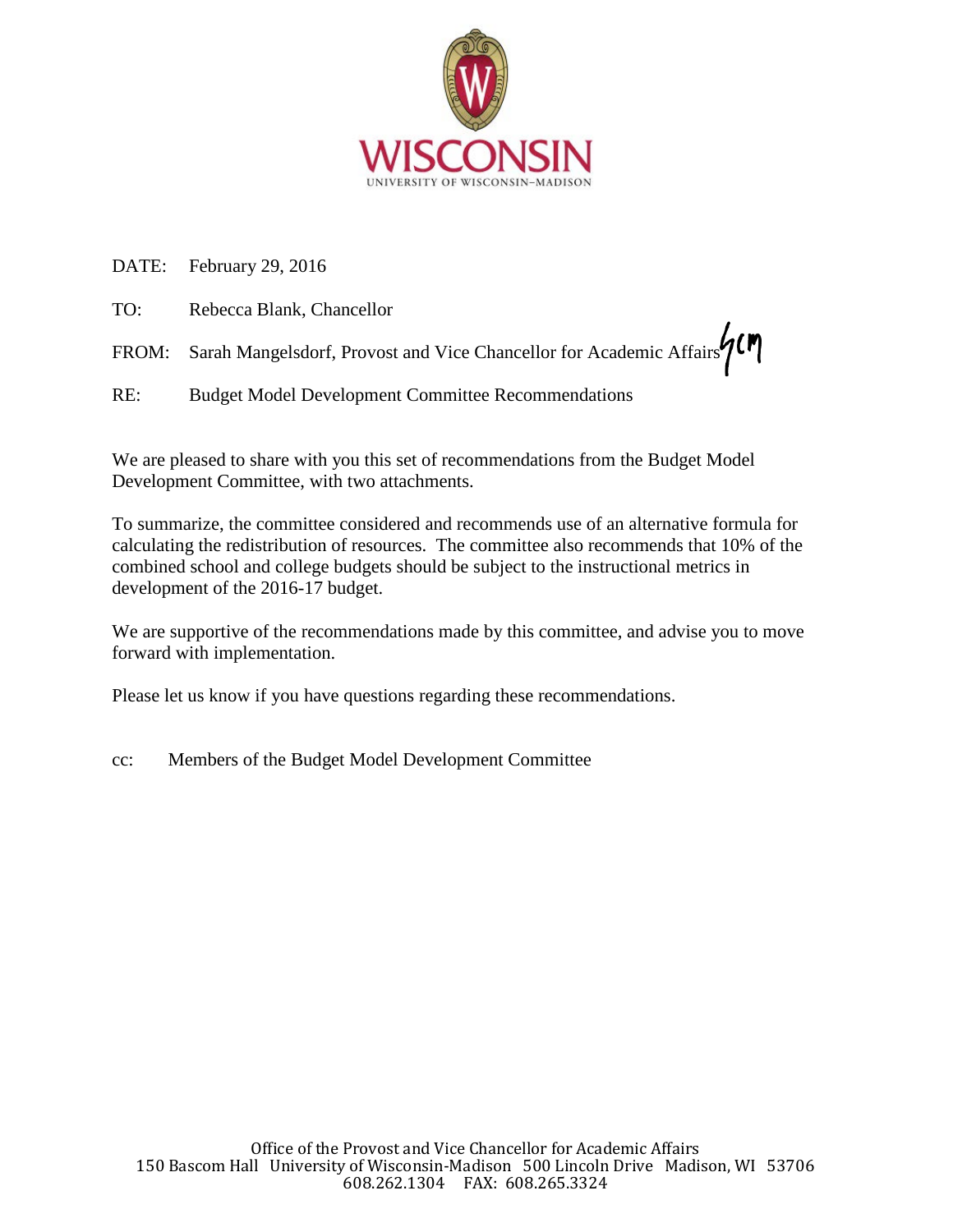## **Budget Model Development Committee**

# **Recommendations for continued implementation of UW-Madison budget model**

# **February 2016**

### **Background**

University of Wisconsin-Madison Chancellor Rebecca Blank and the University Committee (executive committee of the Faculty Senate) in 2014 jointly appointed the Budget Model Development Committee to recommend options for a new campus budget model. After five months of work, the faculty-staff-student committee reached consensus on key aspects of a proposed budget model.

The committee's most significant recommendations focused on the allocation of resources to schools and colleges, but not resource allocations within schools and colleges, leaving those decisions to the deans. The committee identified a set of clear and consistent metrics to inform budget decisions in both instructional and research areas.

Specifically, the committee recommended:

- Two measures for allocating general-purpose revenue (GPR) and tuition for instructional activity: unit of enrollment and unit of instruction. The committee concluded that degree home (also referred to as Primary Academic Group or PAG) is the most appropriate metric for unit of enrollment and that Credits Follow Instructor (CFI) is the most appropriate metric for unit of instruction. Each student has a degree home, which is the school/college that serves as the academic home of a student's degree program. In CFI, key academic output metrics such as number of credits and courses are tied to a funding academic unit. The composite metric would use a weighting of 20 percent for degree home and 80 percent for CFI and use the most recent two years of instructional activity with the most recent year weighted twice that of the first year.
- A new metric to cover institutional costs of research activity. The committee recommended that funds distributed to schools and colleges through the annual Capital Exercise be distributed based on expenditures and indirect costs, weighted equally as components, using the most recent two years of research activity with the most recent year weighted twice that of the first. The committee proposed that a similar metric be used for allocation of indirect cost budgeted in the general fund (Fund 101).

## **Implementation**

Chancellor Blank accepted the Budget Model Development Committee's recommendations, and the university began to phase in use of the instructional and research metrics in the 2015-16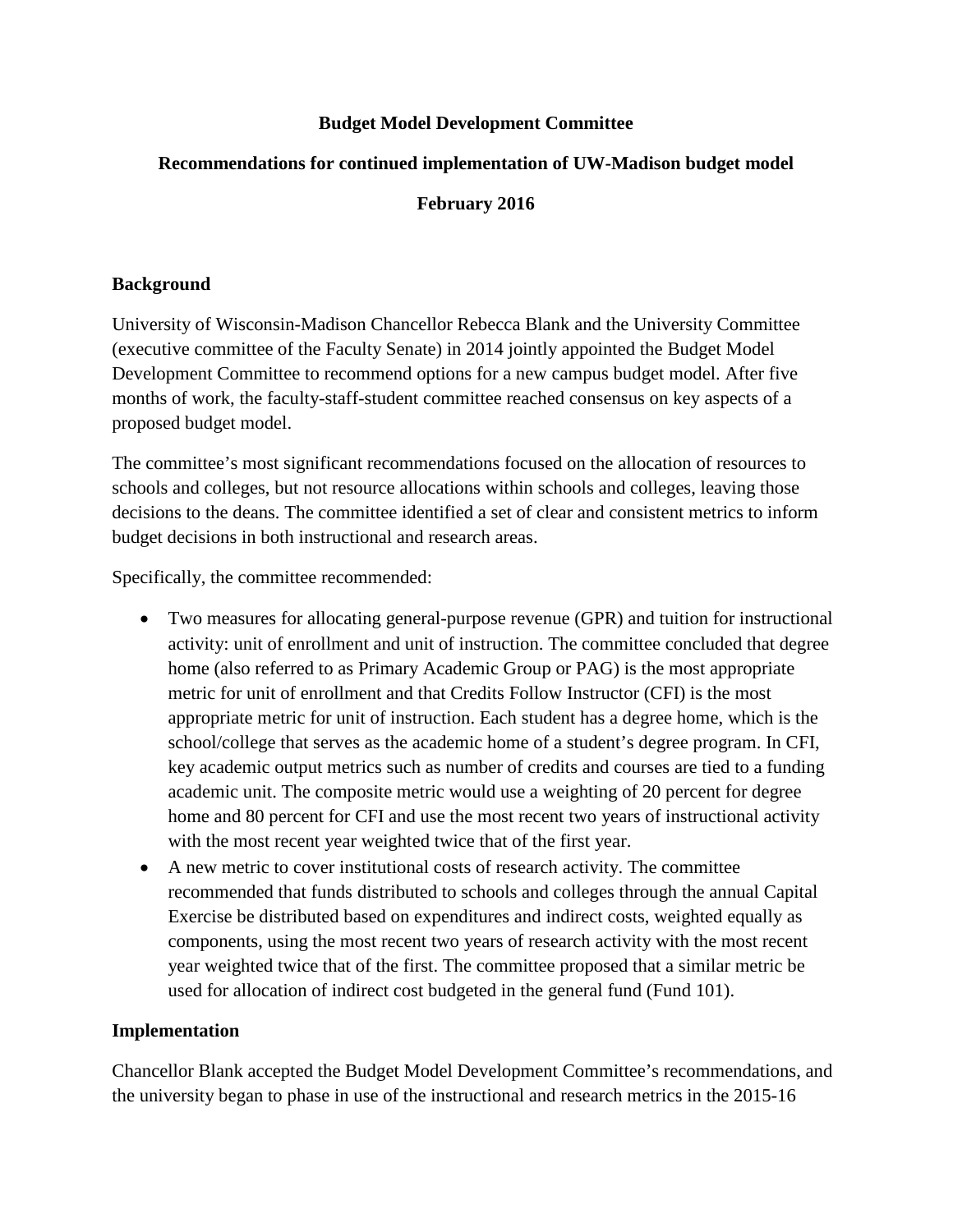budget development process. On the research side, the campus used the new metric in allocating the entire \$29 million distributed to schools and colleges in Fund 101 budget authority for research productivity. The university took a more deliberate approach to implementation on the instructional side, subjecting 5 percent of the combined school and college instructional budgets to the new metric. The intent was to increase that share in subsequent years.

### **Committee review of implementation**

In January 2016 Provost and Vice Chancellor for Academic Affairs Sarah Mangelsdorf and Vice Chancellor for Finance and Administration Darrell Bazzell reconvened the Budget Model Development Committee to assess progress under the new model and gather advice on next steps. This review was considered especially timely given budget challenges that were not anticipated when decisions on the model were made. The committee was asked to forward its recommendations to campus leadership in time to be considered for use in the 2016-17 budget development process.

#### **Committee's actions/recommendations**

The reconvened Budget Model Development Committee held two meetings in February 2016. The committee reviewed data compiled by the Madison Budget Office which showed the impact of the new model on budget allocations to schools and colleges. Committee members agreed that the campus should continue to use the research metrics in the same manner in which they were used in the 2015-16 fiscal year.

On the instructional side, the committee considered two decision points – one regarding the specific formula used to redistribute resources and one regarding the total amount of resources to subject to the instructional metrics in the second year of implementation. With respect to the formula, the committee compared the specific formula used in the first year with an alternative approach. Appendix 1 documents the formula for the alternative approach.

There was strong consensus on the following recommendations:

- The committee endorses the alternative formula. After reviewing the impacts of the initial model, the committee noted that the original formula calculated reallocations to schools/colleges based on the relative change in their share of activity applied to the overall amount of resources subjected to the model. This leads to a potential distortion when relative school/college activity is not aligned with actual budgets. The alternative approach applies the activity change measure to the unit's actual budget allocation.
- The committee recommends that 10 percent of the combined school and college budgets should be subjected to the instructional metrics in development of the 2016-17 budget. Committee members expressed concerns about moving to a higher percentage (25 percent, for example) in a year in which schools and colleges face another 2 percent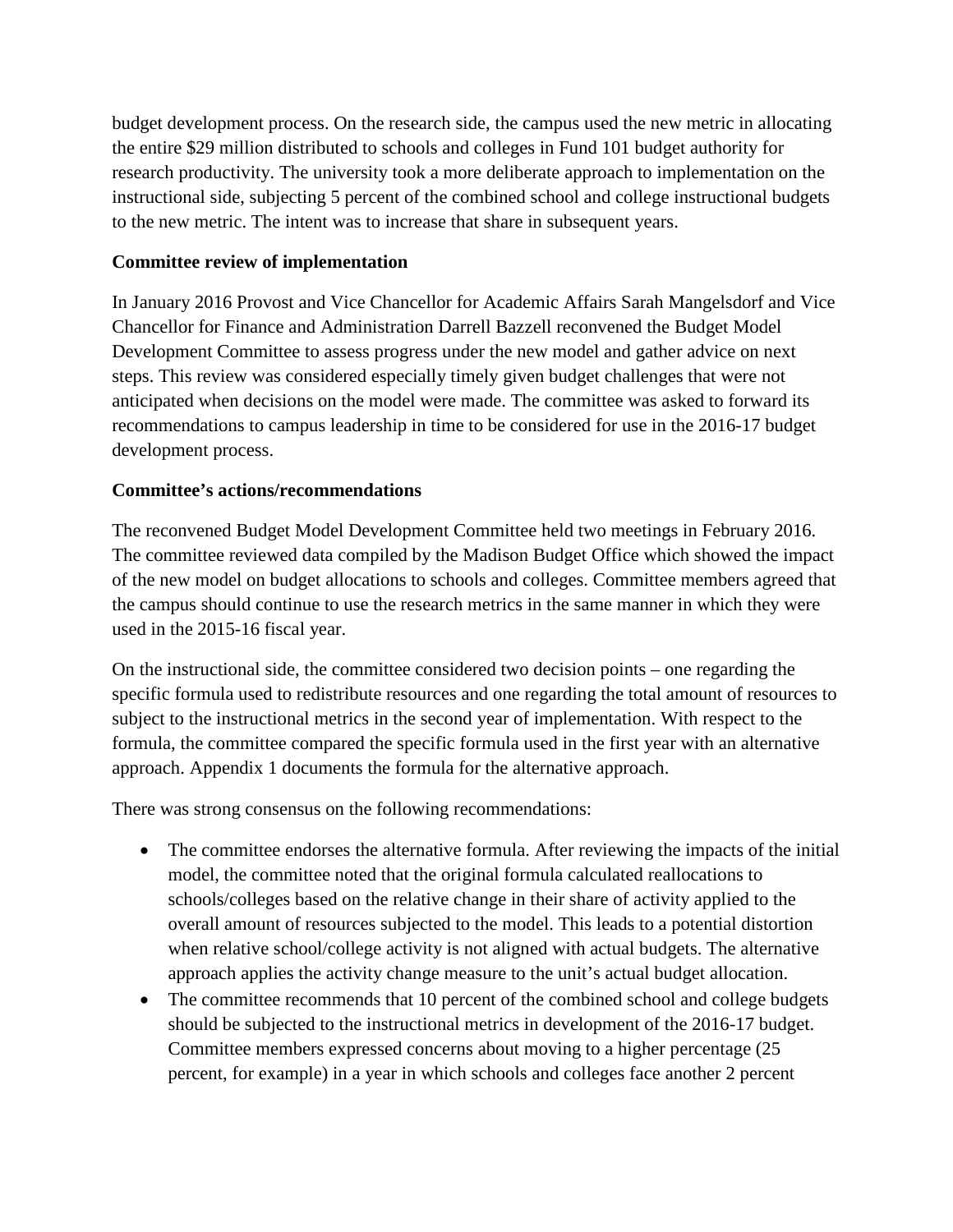budget reduction. The committee recognizes that the amount exposed to the instructional metrics will continue to increase in subsequent years.

A summary of the combined effects of the recommended 2016-17 research and instructional metrics on schools and colleges is attached in Appendix 2.

The committee expresses its appreciation to the Chancellor, Provost and Vice Chancellor for Finance and Administration for the opportunity to review the impact of the new budget model and offer recommendations for the continued use of objective, transparent metrics in the budget allocation process. This approach reflects UW-Madison's commitment to shared governance and collaborative decision-making.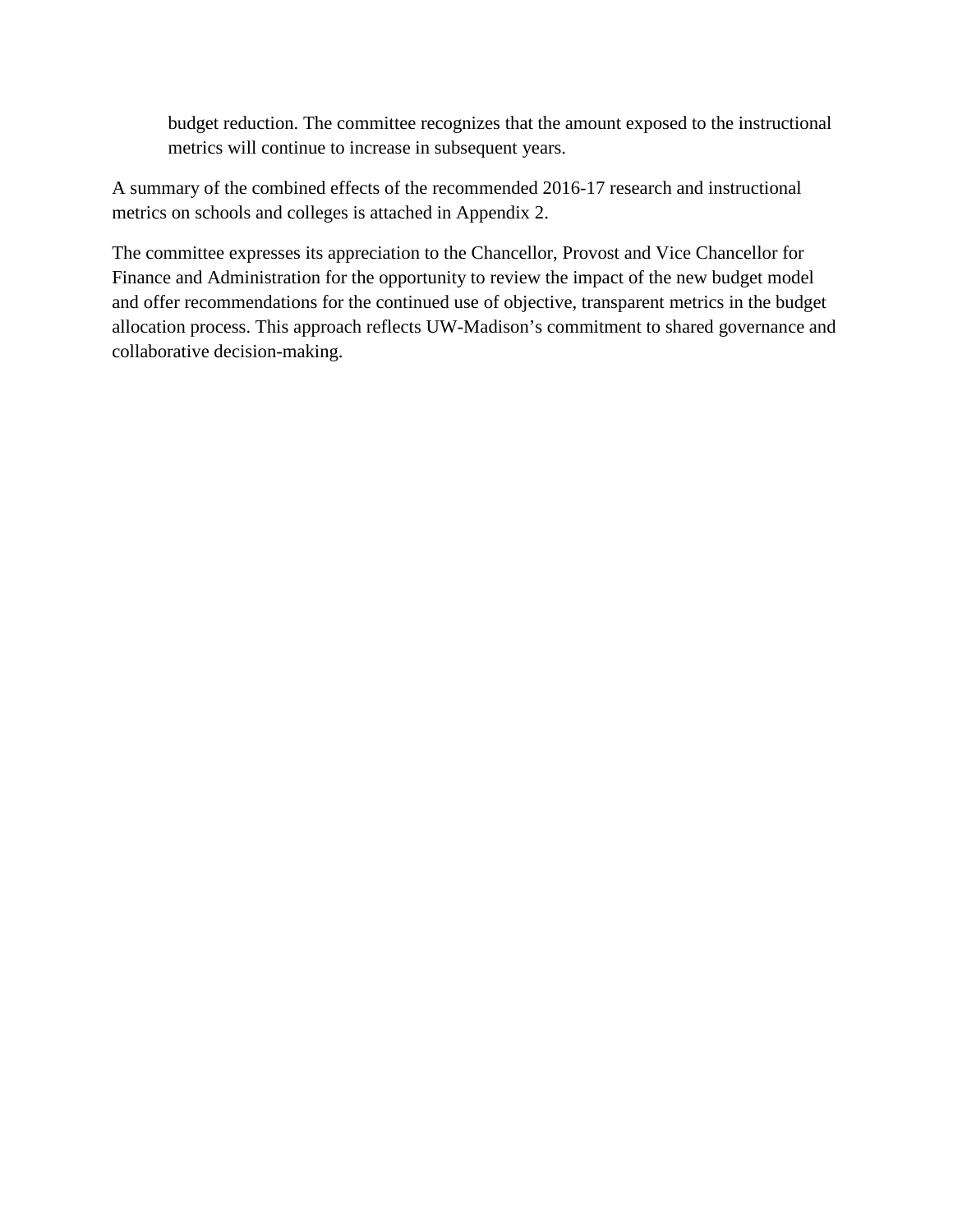**Appendix 1**

|                          | Α            | в              | c              | D               | E.            |               | н                     |                       |            | к         |             | м                   | N                   | 0<br>Change in |
|--------------------------|--------------|----------------|----------------|-----------------|---------------|---------------|-----------------------|-----------------------|------------|-----------|-------------|---------------------|---------------------|----------------|
|                          |              |                |                |                 |               |               |                       |                       | Percentage | Implied   |             |                     |                     | Budget -       |
|                          |              | Tuiton         | Indirect       | <b>Fund 136</b> | Summer and    | Revised       | <b>Activity Share</b> | <b>Activity Share</b> | Change in  | Change in | Implied     | Implied             | Normalized          | Alternative    |
|                          | FY16 Redbook | Adjustments    | Adjustments    | Adjustments     | Farms         | <b>Budget</b> | CY13-CY14             | CY14-CY15             | Activity   | Budget    | Budget      | <b>Budget Share</b> | <b>Budget Share</b> | Approach       |
| CALS                     | 51,128,446   |                | (2,885,493)    | (6,250,000)     | (2,579,061)   | 39,413,892    | 7.76%                 | 7.70%                 | $-0.82%$   | (32, 154) | 39,381,738  | 12.59%              | 39,399,653          | (14, 239)      |
| Business                 | 21,279,060   | (1,865,006)    | (17, 453)      |                 |               | 19,396,601    | 7.30%                 | 8.16%                 | 11.78%     | 228,508   | 19,625,109  | 6.28%               | 19,634,036          | 237,435        |
| Education                | 25,205,824   |                | (683, 559)     | (708, 697)      |               | 23,813,568    | 5.88%                 | 5.75%                 | $-2.21%$   | (52, 648) | 23,760,920  | 7.60%               | 23,771,728          | (41, 840)      |
| Engineering              | 35,098,033   |                | (5, 116, 514)  |                 |               | 29,981,519    | 9.40%                 | 9.82%                 | 4.43%      | 132,850   | 30,114,369  | 9.63%               | 30,128,068          | 146,549        |
| Human Ecology            | 5,707,915    |                | (78, 537)      |                 |               | 5,629,378     | 1.71%                 | 1.95%                 | 13.81%     | 77,760    | 5,707,138   | 1.82%               | 5,709,734           | 80,356         |
| <b>Biology Education</b> | 796,802      |                | (11, 635)      |                 |               | 785,167       | 0.05%                 | 0.03%                 | $-35.71%$  | (28, 041) | 757,126     | 0.24%               | 757,471             | (27, 696)      |
| Environmental Stds       | 2,329,998    |                | (151, 256)     |                 |               | 2,178,742     | 0.43%                 | 0.41%                 | $-5.38%$   | (11, 732) | 2,167,010   | 0.69%               | 2,167,996           | (10, 746)      |
| Law                      | 14,958,221   | (11,834,116)   |                | (424, 586)      |               | 2,699,519     | 0.10%                 | 0.07%                 | $-32.26%$  | (87,080)  | 2,612,439   | 0.84%               | 2,613,627           | (85, 892)      |
| Letters and Science      | 144,317,423  |                | (5,843,705)    |                 |               | 138,473,718   | 63.16%                | 61.95%                | $-1.92%$   | (266,000) | 138,207,718 | 44.19%              | 138,270,588         | (203, 130)     |
| SMPH                     | 54,646,533   | (15,025,764)   | (9, 244, 049)  | (34,000)        |               | 30,342,720    | 2.36%                 | 2.32%                 | $-1.56%$   | (47, 212) | 30,295,508  | 9.69%               | 30,309,289          | (33, 431)      |
| Nursing                  | 7,556,662    |                | (90, 172)      |                 |               | 7,466,490     | 1.20%                 | 1.26%                 | 4.71%      | 35,160    | 7,501,650   | 2.40%               | 7,505,062           | 38,572         |
| Pharmacy                 | 9,976,643    | (9, 114, 033)  | (395, 592)     |                 |               | 467,018       | 0.22%                 | 0.21%                 | $-4.55%$   | (2, 123)  | 464,895     | 0.15%               | 465,106             | (1, 912)       |
| Officer Education        | 199,310      |                | ٠              |                 |               | 199,310       | 0.10%                 | 0.10%                 | 0.00%      | (0)       | 199,310     | 0.06%               | 199,400             | 90             |
| Veterinary Medicine      | 17,326,043   | (6,495,457)    | (767, 913)     |                 |               | 10,062,673    | 0.17%                 | 0.16%                 | $-4.00%$   | (40, 246) | 10,022,427  | 3.20%               | 10,026,987          | (35, 686)      |
| Continuing Studies       | 7,584,281    |                | (31,996)       |                 | (5,580,160)   | 1,972,125     | 0.15%                 | 0.11%                 | $-25.00%$  | (49, 305) | 1,922,820   | 0.61%               | 1,923,695           | (48, 430)      |
|                          | 398,111,194  | (44, 334, 376) | (25, 317, 874) | (7, 417, 283)   | (8, 159, 221) | 312,882,440   | 100.00%               | 100.00%               |            | (142,264) | 312,740,176 | 100.00%             | 312,882,440         | (0)            |

Ten Percent Model